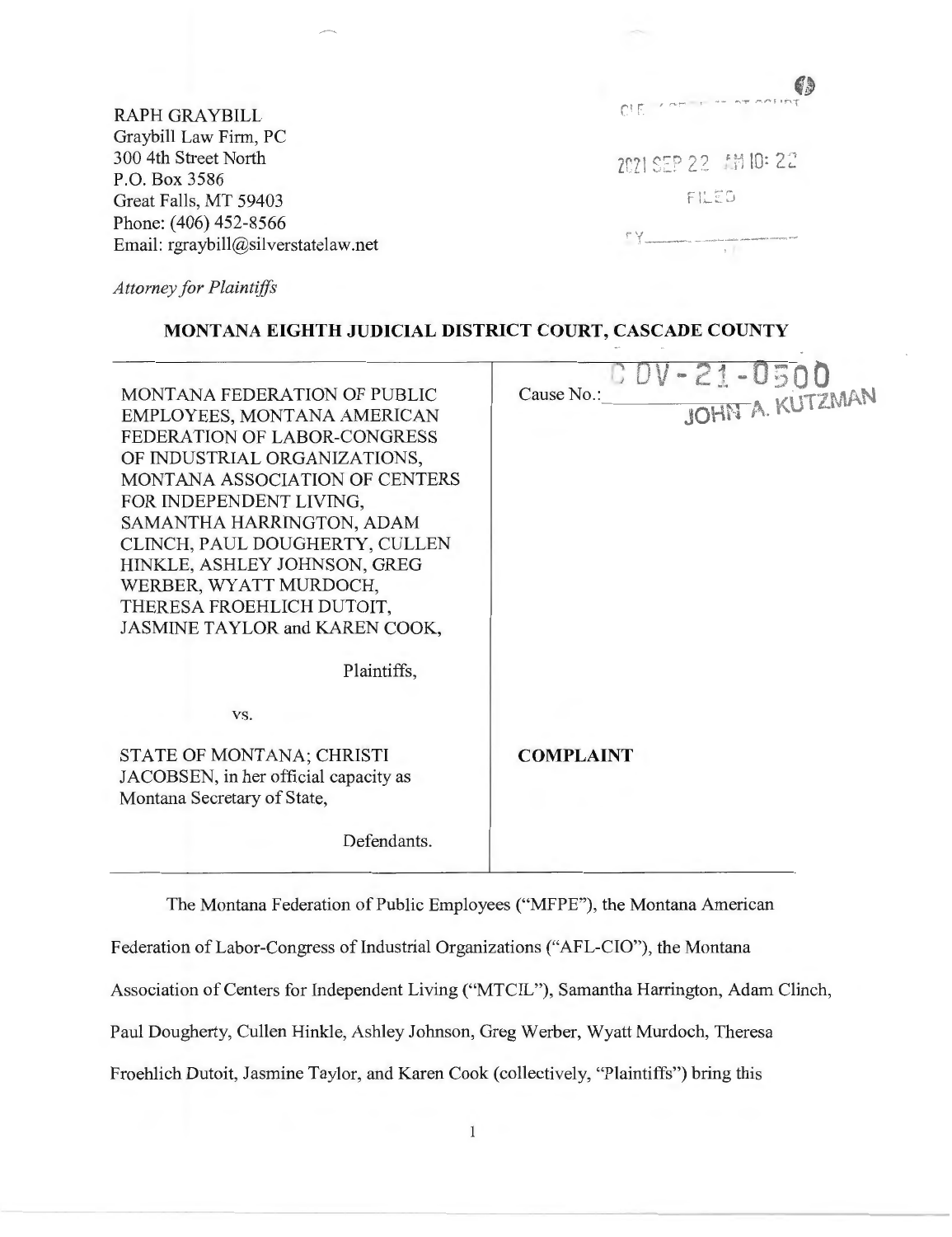Complaint against the State of Montana and Montana Secretary of State Christi Jacobsen, and in support thereof state the following:

#### **PRELIMINARY STATEMENT**

1. This is a complaint for declaratory and injunctive relief that challenges the constitutionality of House Bill 176 ("HB176"), which eliminates most forms of election day registration in Montana.

2. HBl 76 will strip thousands of Montanans of their right to vote.

3. The premise of election day registration is simple: Montanans who prove their identity and eligibility to vote can register—or update their existing registration—on election day and vote.

4. In every statewide election since the inception of election day registration in 2006, thousands of Montanans have voted using election day registration. In the 2020 statewide primary and general elections, over 9,000 Montanans relied on election day registration. Of the ballots processed on election day in November 2020, 11% were from election day registrants. And the 2020 elections were no outlier. Over 9,000 Montanans relied on election day registration during the 2018 statewide elections, and over 15,000 Montanans relied on election day registration during the 2016 statewide elections.

5. Montana voters who use election day registration are not lazy. They are not civically disengaged. They did not fail to plan. Rather, thousands of the Montanans who rely on election day registration are registered voters who have simply moved to a new home. Others must update their registration to fix government-created errors in their registration information, like a name or address misspelled during the transcription of a voter registration card—issues the voter didn't know existed until they tried to vote on election day. Others who use election day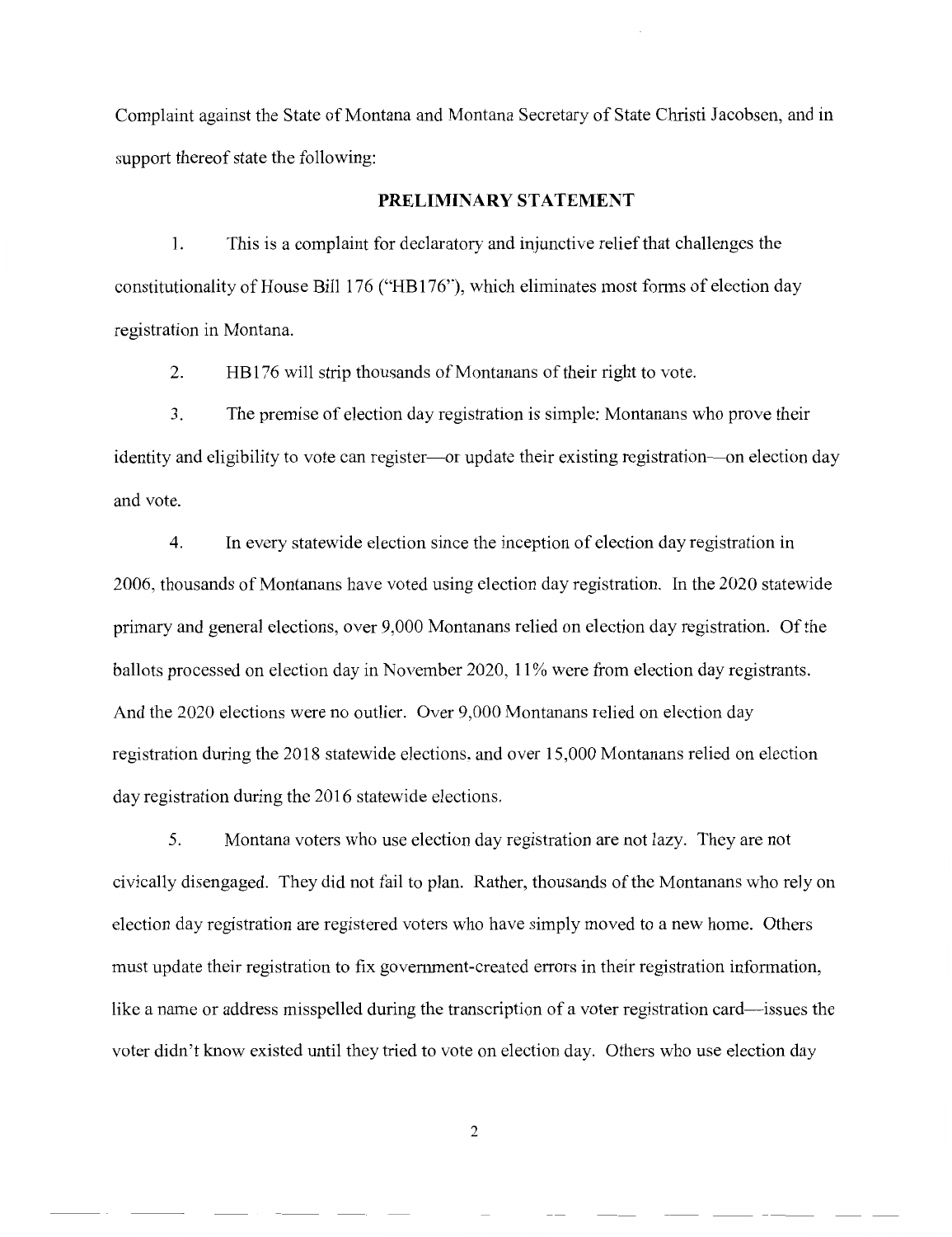registration are Montana voters who have been inactivated from the voter rolls by the government-often without their knowledge. Others are first time Montana voters.

6. Election day registration is especially important for working Montanans, including union members. In many counties, election day is the only day in which county election offices are open outside of regular business hours. For Montanans who work during regular business hours, election day may be the only opportunity to update their voter registration in person.

7. Election day registration is also crucial to Montanans who are members of the disability community. Montanans with mobility, vision, and other disabilities face added burdens to voting and voter registration. Many Montanans in the disability community cannot register by mail and must travel to a county elections office to register to vote. By reducing the number of trips necessary to register—and by preserving the option of fixing registration issues and voting in the same day-election day registration ensures the constitutional right to suffrage for Montanans who are members of the disability community.

8. Election day registration has become an essential component of the constitutional right to vote in Montana. Since its inception, Montanans have come to rely on the availability of election day registration. If something about a voter's registration needs to be updated including things the voter has no awareness of or control over-then the registration can be updated on election day. Election day registration ensures that these Montanans who are eligible voters can still exercise their constitutional right to cast a ballot.

9. HB 176 does the opposite. It sends eligible voters home, eliminating election day registration and denying citizens the right to update their registrations and vote on election day.

10. HB 176 not only violates the right to vote, it also violates the right to equal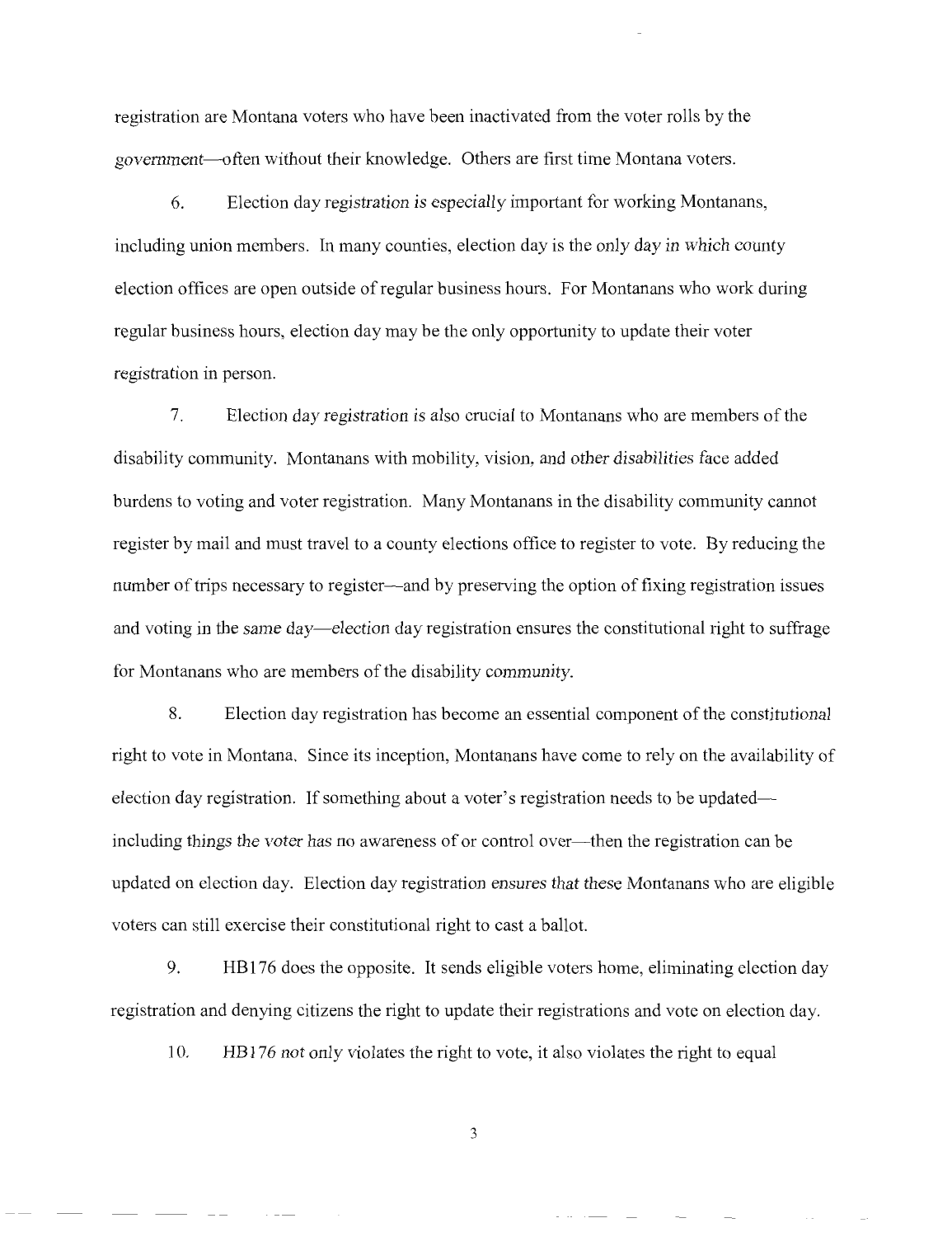protection under the law. HBl 76 arbitrarily discriminates against Montanans based on where they move: the bill leaves in place election day registration for Montanans who move *within* a county but repeals it for voters who move to *another* Montana county, for new voters, and for occasional voters. This distinction is arbitrary, discriminatory, and unlawful. There is no state interest in treating Montanans who move inside their county differently from Montanans who move to another county, or who are new or occasional voters.

11. Voting is a fundamental right—the first right in a democratic republic. Because HBl 76 bars otherwise-eligible Montanans from voting, it violates the Montana Constitution and must be enjoined.

#### **PARTIES**

### **A. Plaintiffs**

12. MFPE is Montana's largest union. It represents over 21 ,000 working Montanans. MFPE is politically active and both endorses and opposes candidates and public policy initiatives. It actively informs its members' voting decisions and encourages its members to register and vote. MFPE members are demographically and politically diverse: they are young, old, retirees, active workers, Montanans of color, men and women, Republicans, Democrats, Libertarians, Independents, and Montanans who are members of the disability community. MFPE members utilize election day registration in every statewide election. One hundred and thirty-nine MFPE members utilized election day registration in the 2020 statewide general election. Of these members, 22 updated their registration to a new county, 74 updated their registration to a new precinct, and 43 registered or updated their voter registration for other reasons. Many individual MFPE members will require election day registration in the 2022 statewide primary and general elections to exercise their right to vote and have standing to sue if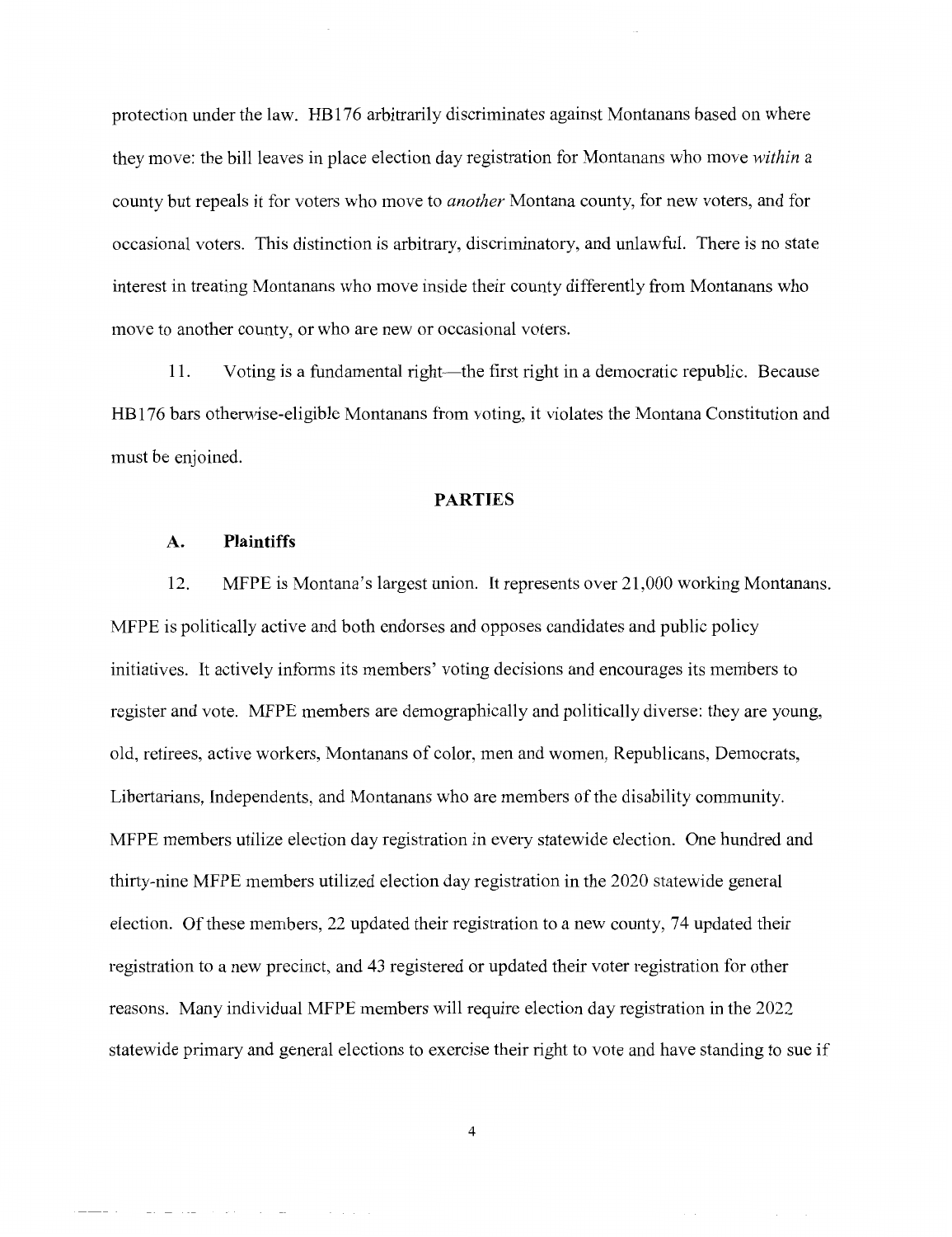they are denied their right to vote. The protection of its members' ability to vote and remain civically engaged is germane to MFPE's purpose as an organization. And neither the claims asserted in this Complaint nor the relief requested require the individual participation of every individual member affected. In addition, MFPE must divert and expend resources to ensure that its members register to vote in advance of election day as a direct result of HBl 76.

13. The Montana AFL-CIO is a statewide labor organization. It is politically active and both endorses and opposes candidates and public policy initiatives. It actively informs its members' voting decisions and encourages its members to register and vote. The Montana Federation of Labor (AFL) and the Montana State Council of Industrial Organizations (CIO) merged in 1956 and established the current Montana AFL-CIO. Montana AFL-CIO members utilize election day registration in every statewide election. Many individual Montana AFL-CIO members will require election day registration in the 2022 statewide and primary elections to exercise their right to vote. The protection of its members' ability to vote and remain civically engaged is germane to the Montana AFL-CIO's purpose as an organization. And neither the claims asserted in this Complaint nor the relief requested require the individual participation of every individual member affected. In addition, the Montana AFL-CIO must divert and expend resources to ensure that its members register to vote in advance of election day as a direct result of HB176.

14. MTCIL is a partnership of Montana's four Centers for Independent Living: Living Independently for Today & Tomorrow, Montana Independent Living Project, North Central Independent Living Services, and Summit Independent Living. Montana's Centers for Independent Living are non-residential, consumer-controlled, community-based, private, nonprofit organizations that provide individual and systems advocacy services by and for persons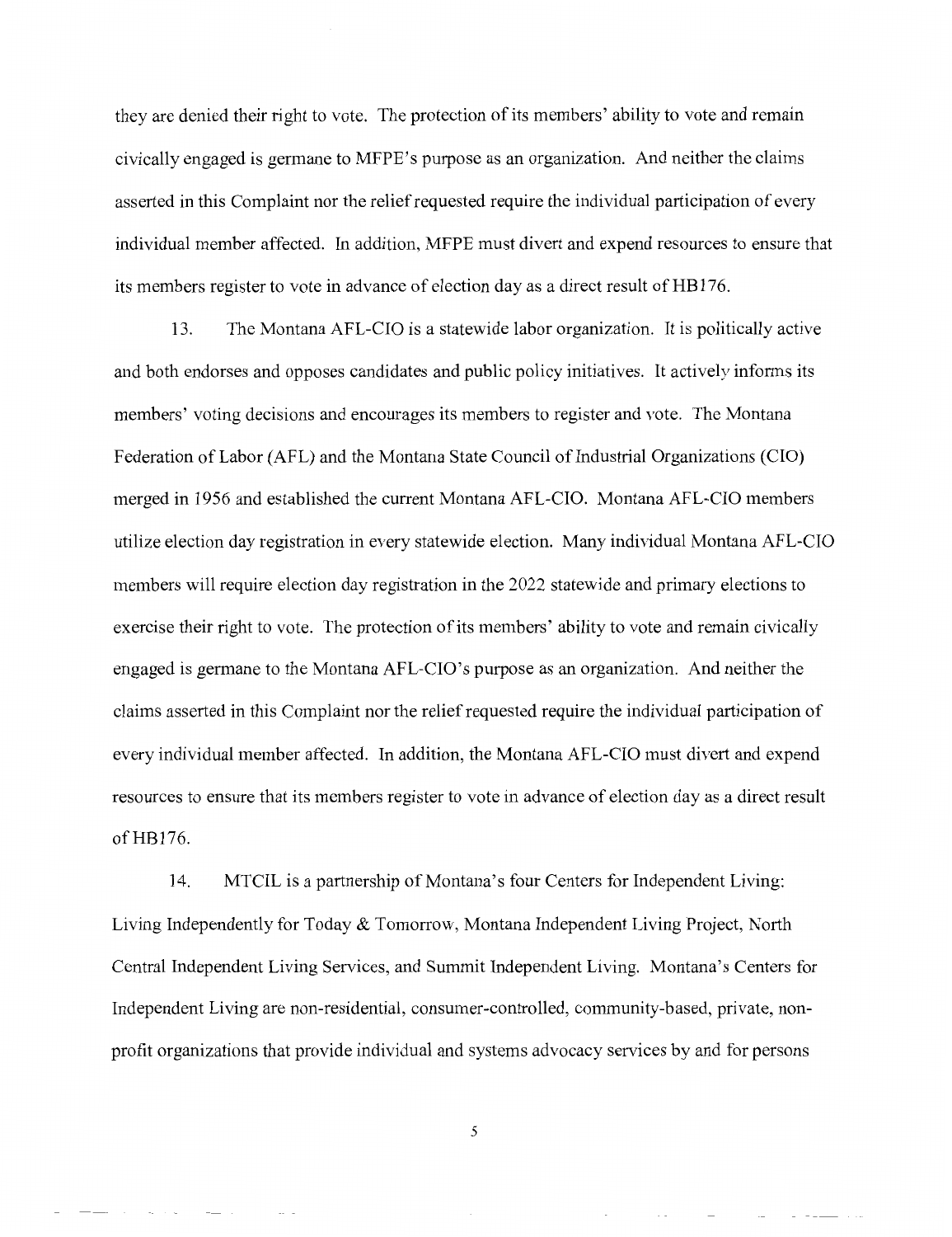with all types of disabilities. Montana's Centers for Independent Living work with individuals with disabilities and their families to obtain the services they need to preserve their right to live and participate in society fully and equally. Montana's Centers for Independent Living serve as a strong, collective voice on a wide range of national, state and local issues and work to assure physical, attitudinal, and programmatic access to housing, employment, transportation, communities, recreation, and health and social services. MTCIL members will use election day registration in the 2022 primary and general statewide elections. The protection of its members' ability to vote and remain civically engaged is germane to MTCIL's purpose as an organization. And neither the claims asserted in this Complaint nor the relief requested require the individual participation of every individual member affected.

15. Samantha Harrington is an employee of the Montana Department of Public Health and Human Services and an MFPE member. She has previously relied on election day registration to exercise her right to vote. She resides in Great Falls.

16. Adam Clinch is a math teacher at Capital High School in Helena and an MFPE member. He has previously relied on election day registration to exercise his right to vote. He resides in Helena.

17. Paul Dougherty is a former educator in Kalispell and is now a law student at the University of Montana. He is an MFPE retired member. He previously relied on election day registration to exercise his right to vote. He resides in Missoula.

18. Cullen Hinkle is the band teacher at Havre High School and an MFPE member. He previously relied on election day registration to exercise his right to vote. He resides in Havre.

19. Ashley Johnson is a high school math teacher in Butte and an MFPE member.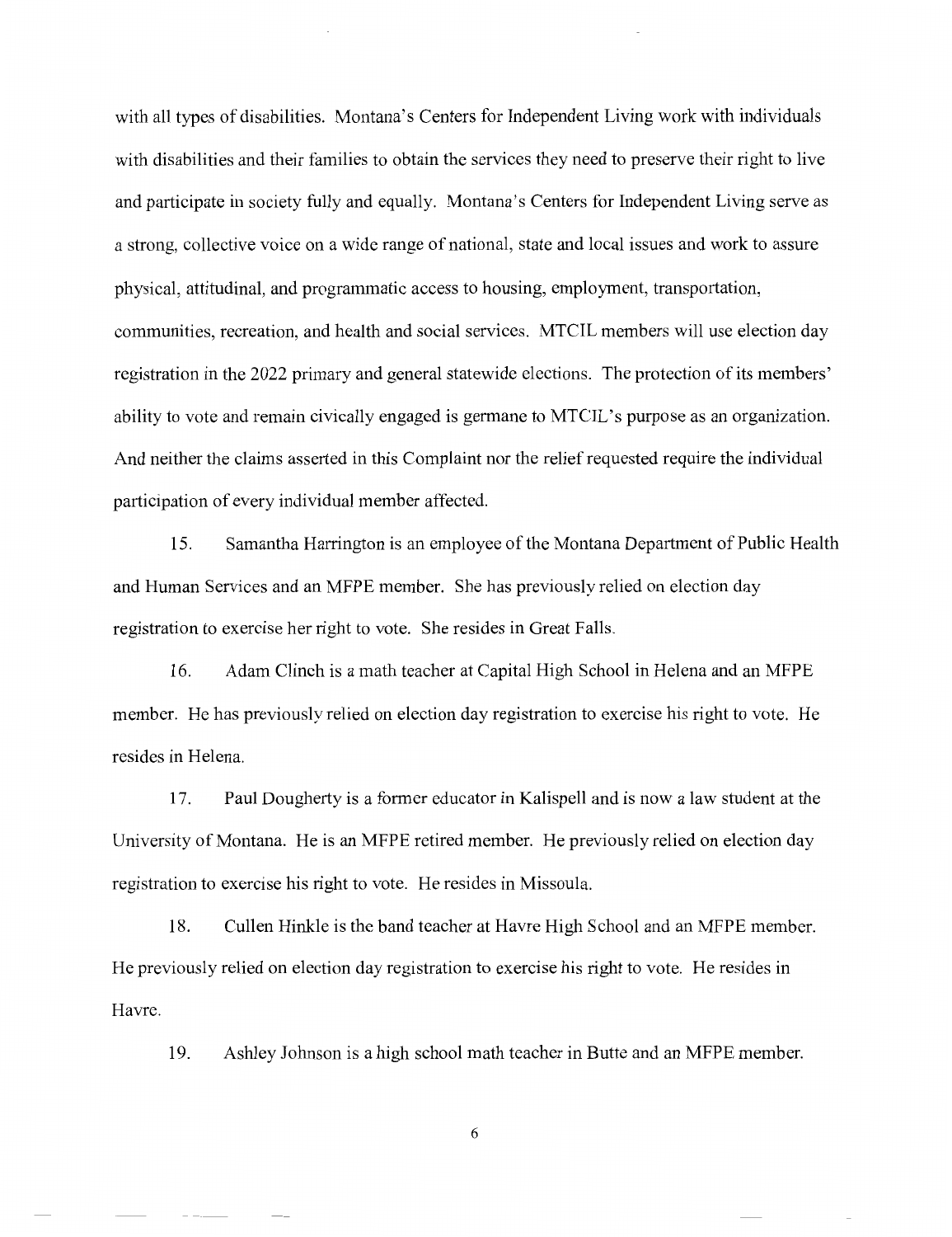She previously relied on election day registration to exercise her right to vote. She resides in Butte.

20. Greg Werber is a technician for the Montana Department of Agriculture in Great Falls and an MFPE member. He previously relied on election day registration to exercise his right to vote. He resides in Great Falls.

21. Wyatt Murdoch is a social studies teacher in Three Forks and an MFPE member. He previously relied on election day registration to exercise his right to vote. He resides in Three Forks.

22. Theresa Froehlich Dutoit is an MFPE member who works for the Montana Department of Environmental Quality. She previously relied on election day registration to exercise her right to vote. She resides in Helena.

23. Jasmine Taylor is an MFPE member who works for the Montana Department of Health and Human Services. She previously relied on election day registration to exercise her right to vote. She resides in Great Falls.

24. Karen Cook is a high school science teacher at Butte High School and an MFPE member. She previously relied on election day registration to exercise her right to vote. She resides in Butte.

### **B. Defendants**

25. The State of Montana is a government entity that has waived its immunity from suit under Article II, Section 18 of the Montana Constitution.

26. Defendant Christi Jacobsen is the Montana Secretary of State and is responsible for the administration of election laws in Montana. She is named in her official capacity only.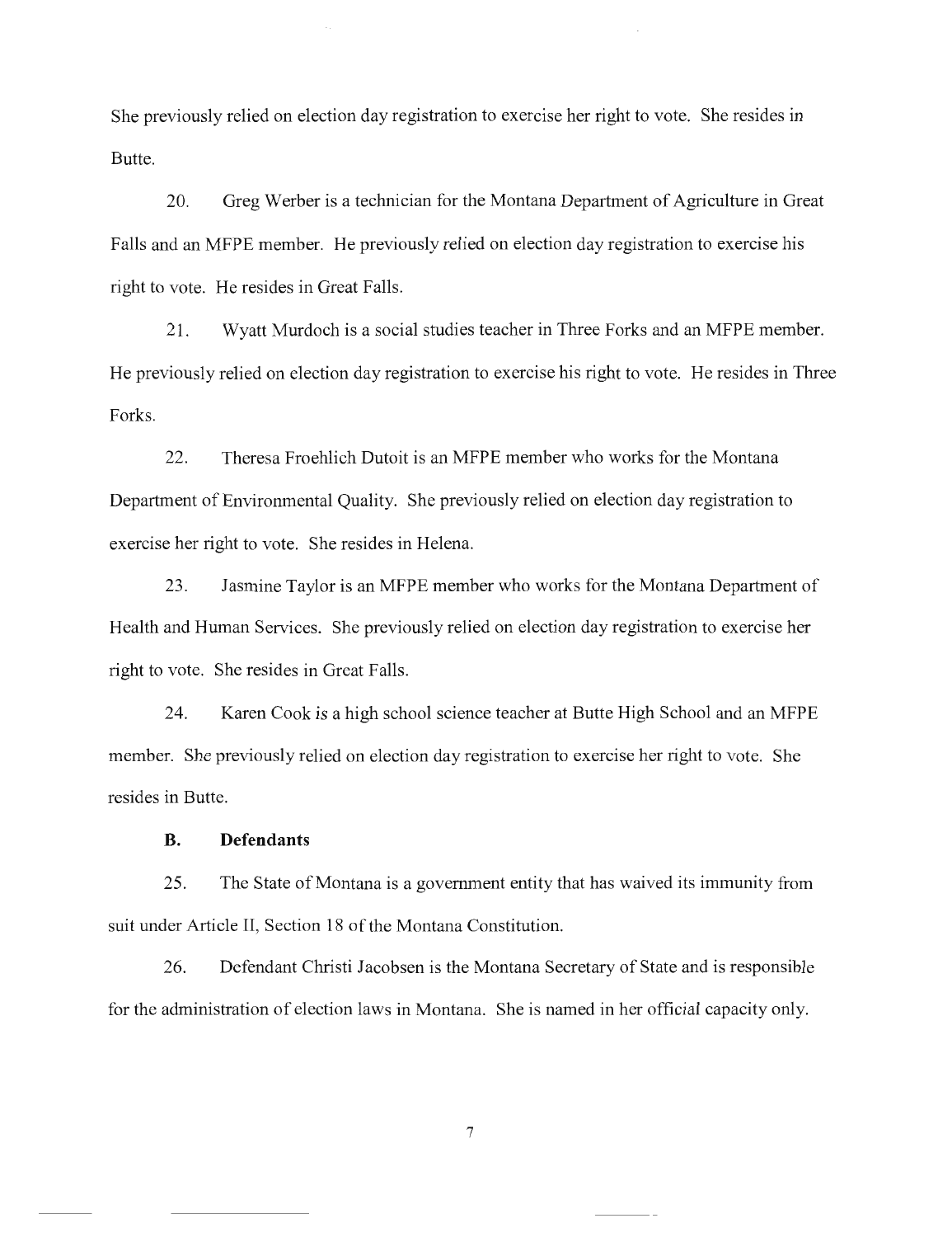#### **JURISDICTION AND VENUE**

27. This Court has jurisdiction under the provisions of§ 27-8-201, MCA, of the Montana Declaratory Judgment Act.

28. Venue is properly laid in Cascade County pursuant to§ 25-2-126, MCA, because Plaintiffs Harrington, Taylor, and Werber reside in Cascade County.

### **FACTUAL ALLEGATIONS**

### **I. Voting and Election Day Registration**

### **a. Background**

29. Voting is a fundamental right. Article II, Section 13 of the Montana Constitution provides that, "All elections shall be free and open, and no power, civil or military, shall at any time interfere to prevent the free exercise of the right of suffrage."

30. The legislature may enact measures to promote fundamental rights secured by the Constitution. Once these rights are expanded, the legislature may not burden an established right without compelling reasons.

31 . There is no voter registration deadline in the Montana Constitution. Rather, the Montana Constitution anticipates and expressly authorizes election day registration.

32. The delegates to the 1972 Montana Constitutional Convention determined that changing federal requirements meant it would be preferrable to establish election day registration through statute, rather than fixing certain procedures for election day registration in the Constitution itself.

33. At the time of the 1972 Constitutional Convention, there was not widespread computer technology that would allow county clerks to verify instantly whether an election day registrant is eligible to vote.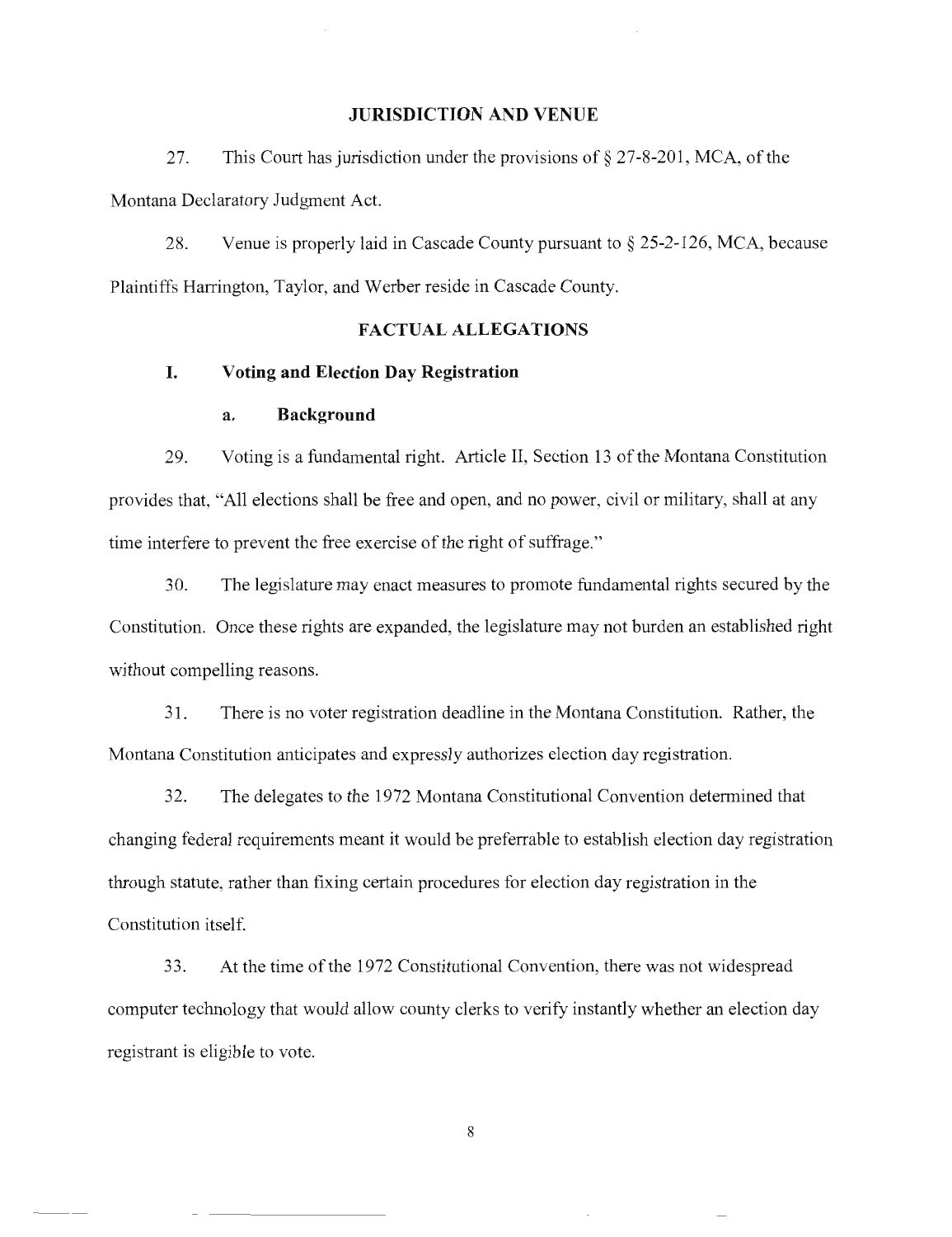34. In the time since, federal law has required the use of electronic voter registration systems that allow local election officials to communicate instantly with the Montana Secretary of State's databases and confirm whether a registrant is eligible to vote.

35. Complying with the original intent of Montana's Constitutional Convention delegates, Montana adopted a system of election day registration in 2005 with overwhelmingly bipartisan support. This law entered into effect during the 2006 statewide elections.

36. Since 2006, 70,278 Montanans have utilized election day registration, with thousands of Montanans registering on election day in every statewide election over that time period.

37. Voters from all parts of Montana rely on election day registration. In 2020, 9,790 voters registered on election day from 53 of 56 counties. In 2018, 9,004 voters registered on election day from 54 of 56 counties. And in 2016, 15,401 voters registered on election day from all 56 counties.

38. Many Montanans utilizing election day registration are existing registered voters who need to update their registration to reflect a change in address, a name change, address a government error, or otherwise change a minor part of their current registration to vote.

39. Election day registration protects voters from administrative barriers to voting. For example, thousands of Montanans who use election day registration do so because they are required to update their address after a move. Many of these voters arrive at their polling location on election day under the belief that their registration is up-to-date, only to find that they are still registered at a previous address in another county or neighborhood. Election day registration provides a clear remedy for this situation: it allows these Montanans to update their registration and cast a ballot.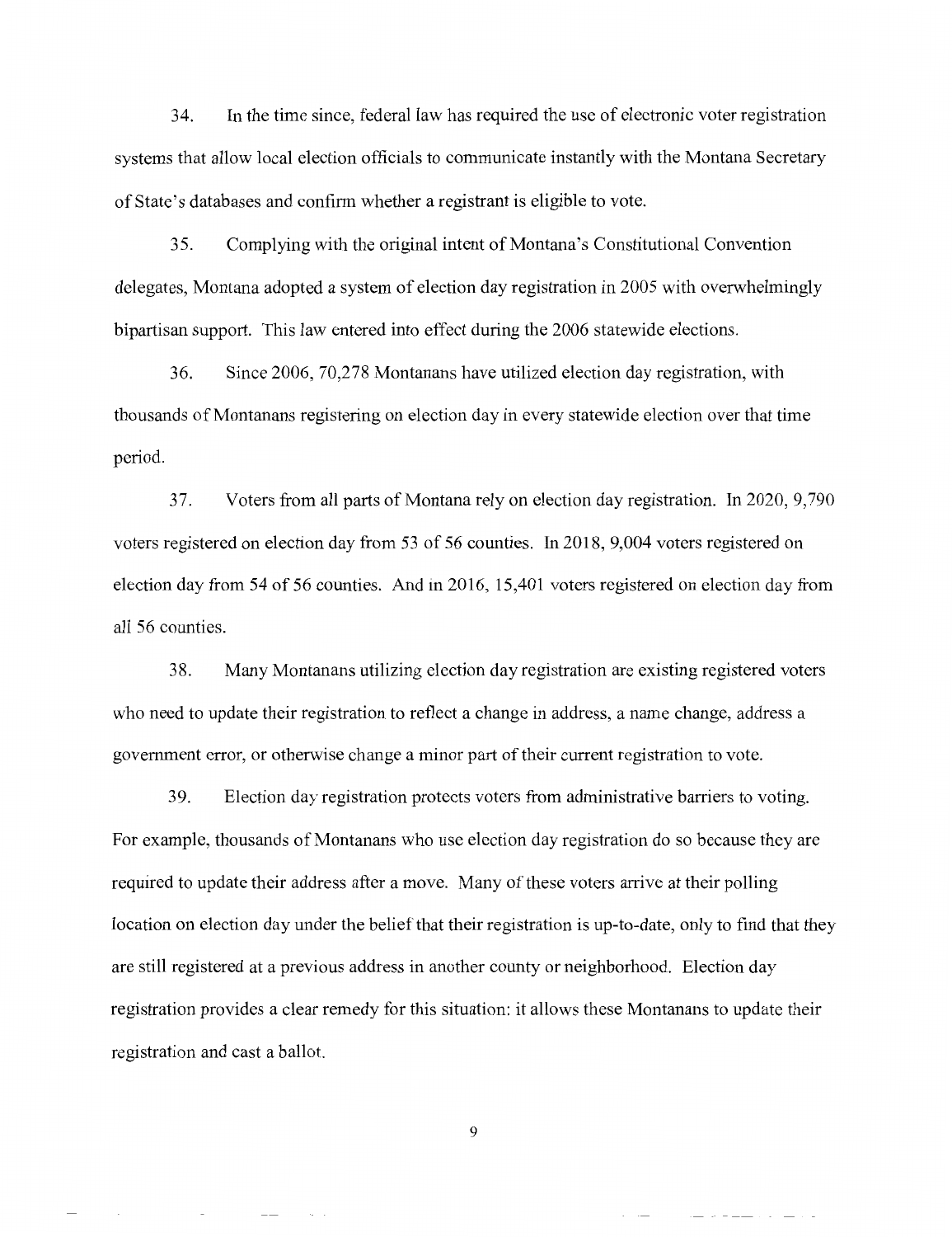40. Election day registration is also a fail-safe that protects Montanans from government-induced errors in their voter registration. Errors in the processing of voter registration forms are not uncommon. Many steps in the voter registration process in Montana involve the transcription of handwritten voter registration information by government officials. This process not infrequently results in small discrepancies between the information a voter submits and what their voter file says, through no deliberate fault of the voter or the government. A voter's address might be one letter different than the address transcribed into their voter file, for example. However, voters are unlikely to learn about errors introduced inadvertently by the government during the registration process until they show up to vote on election day. Election day registration provides a clear remedy for this situation, too: it is a fail-safe that allows voters to correct their information when they have done their part but suffer an administrative error along the way.

41. Other voters utilize election day registration because the government has inactivated them from the voter rolls, often unbeknownst to the voter. Here, too, election day registration provides a clear remedy: infrequent but eligible voters are permitted to update their registration status and vote on election day.

42. Election day registration also helps working people update their registrations. Election offices are open until at least 8:00 P.M. on election day but only until 5:00 P.M. on most other business days. For this reason, election day is also typically the only time that Montanans can register to vote in person outside typical 8:00 A.M. to 5:00 P.M. working hours.

43. Election day registration is also crucial to Montanans who have registered as overseas or military voters by allowing, for example, service members who have returned from a deployment to update their registration and vote on election day.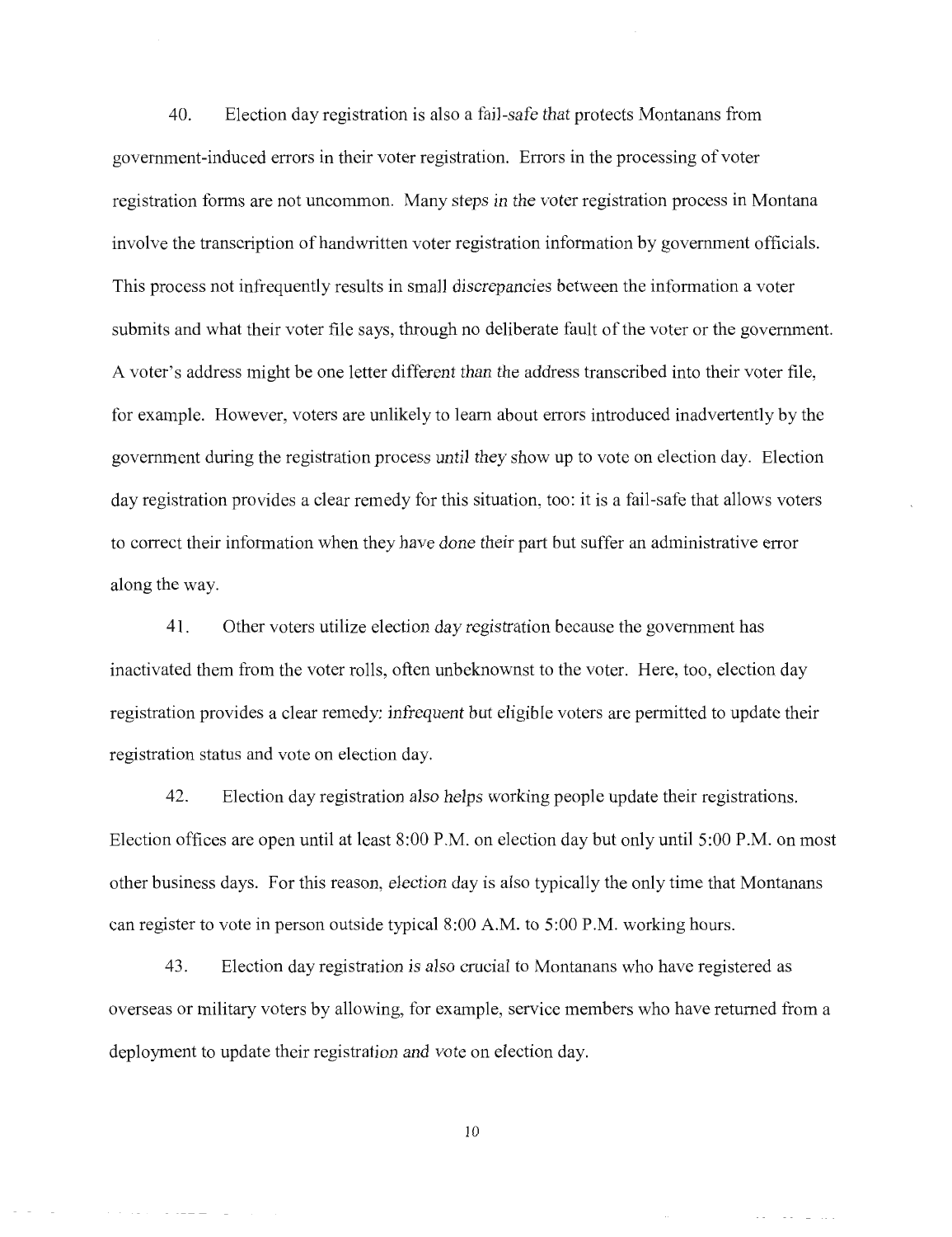44. In 2014, Montanans overwhelmingly rejected a ballot initiative that would have ended election day registration, by a margin of 57% to 43%. Opposition to ending election day registration was geographically widespread, with voters in 80 out of 100 legislative districts opposing the measure.

#### **b. Individual Montanans rely on election day registration**

45. Samantha Harrington grew up in Great Falls and went to college in Missoula. She turned 18 while in Missoula and voted there in the 2008 election. After school, she moved back to Great Falls in 2012 to work as a Comprehensive School and Community Treatment professional. Busy with her new job helping kids with addiction and mental health challenges, Ms. Harrington did not realize that she needed to change the address on her voter registration. She went to vote in Great Falls on election day in November 2012 after finishing her workday at C.M. Russell High School. Election officials in Cascade County offered her the opportunity to update her registration to Great Falls. She remembers how busy it was that day and how long it took to get registered. But she waited, updated her registration, and cast her ballot. By the time Ms. Harrington reached the polls that night, she could not have made it to Missoula in time to vote if officials in Cascade County turned her away and required her to return to her previous polling place, some three hours away. Had HBl 76 been in effect, she would have been unable to vote.

46. Adam Clinch grew up in Helena, went to college in Missoula, then got a job as a high school math teacher back in his hometown. He was registered to vote in Missoula when he graduated college in 2014. Mr. Clinch's new job as a Helena teacher had him exceptionally busy preparing for classes, helping students after hours, and so forth. On election day in November 2014, Mr. Clinch arrived at his polling place in Helena before school at around 7:00 a.m.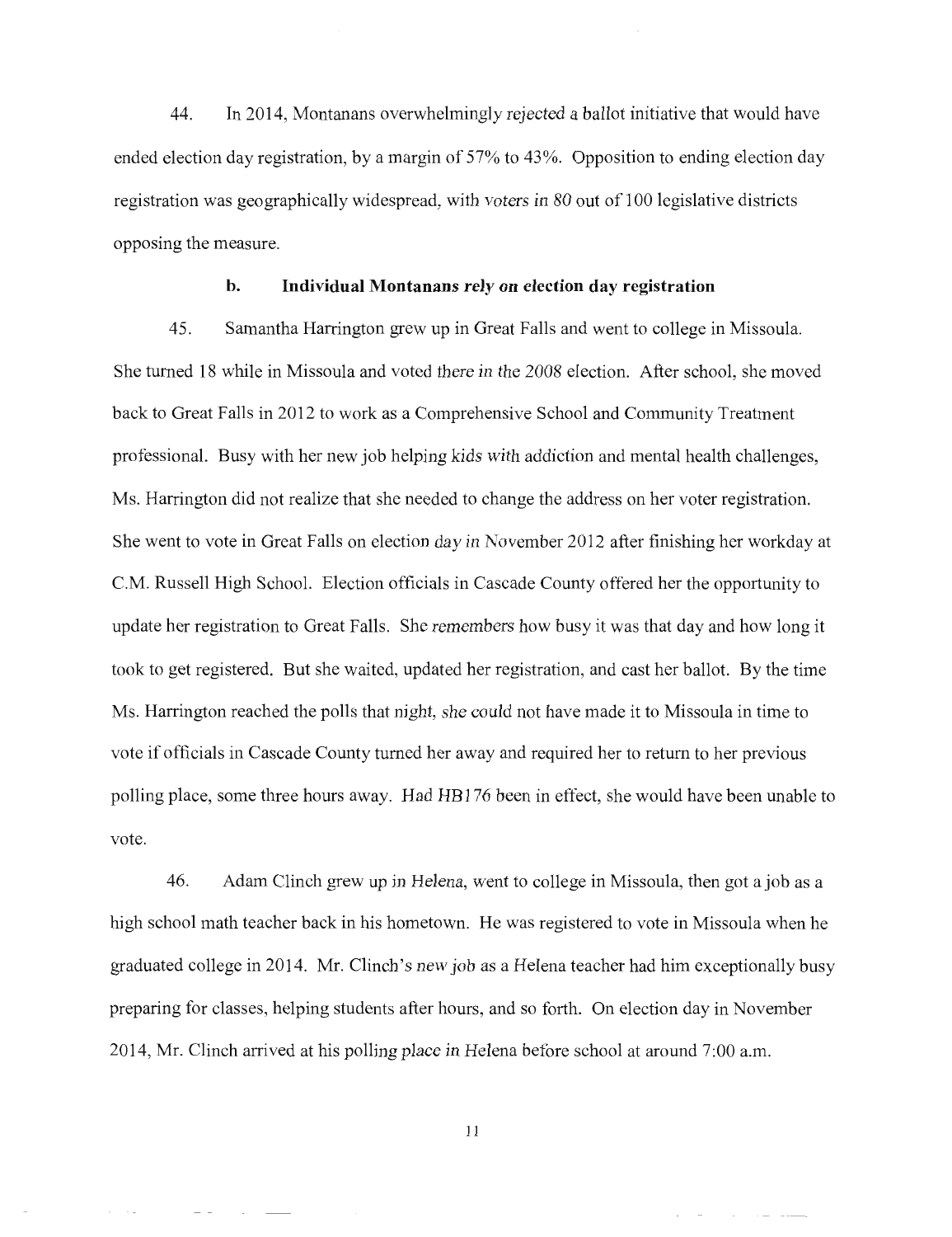Because he was working that day, he could not have driven to Missoula to vote if election officials turned him away. Mr. Clinch updated his registration and cast his ballot. Had HBl 76 been in effect, he would not have been able to vote.

47. Paul Dougherty began working as a substitute teacher in Kalispell and was eventually hired into a full-time teaching position. He fell in love with Montana after working seasonally in Glacier National Park. When he made Montana his home, he believed it was important to vote in his community. Though Mr. Dougherty had a Montana driver's license, lived in Montana, and worked in Montana, his voter registration before the 2014 election remained in Ohio. Mr. Dougherty utilized election day registration to register in Montana and vote the same day. He did so for the 2014 general election, registering at a polling place because the county elections office was under construction. He would not have been able to return to Ohio by close of business on election day if election officials in Kalispell turned him away. Had HBl 76 been in effect, Mr. Dougherty would not have been able to vote.

48. Cullen Hinkle is the high school band teacher in Havre. Mr. Hinkle's days are long. Most days, he begins work at 6:30 A.M. and works until around 7:00 P.M., far outside the working business hours of the county election office. 2020 was a tough year for all educators, and it made no exception for Mr. Hinkle: he oversaw over 200 students, many of whom were going into and out of mandatory quarantines. With his responsibilities at the school growing, Mr. Hinkle's schedule simply did not allow time for a trip to the local elections office during business hours. Voting is exceptionally important to him, so on general election day in November 2020 he left school early so that he could go and vote. Because Mr. Hinkle recently moved to Havre from Louisiana, he registered as a new Montana voter on election day and cast his ballot. He could not have made it back to Louisiana if election officials turned him away on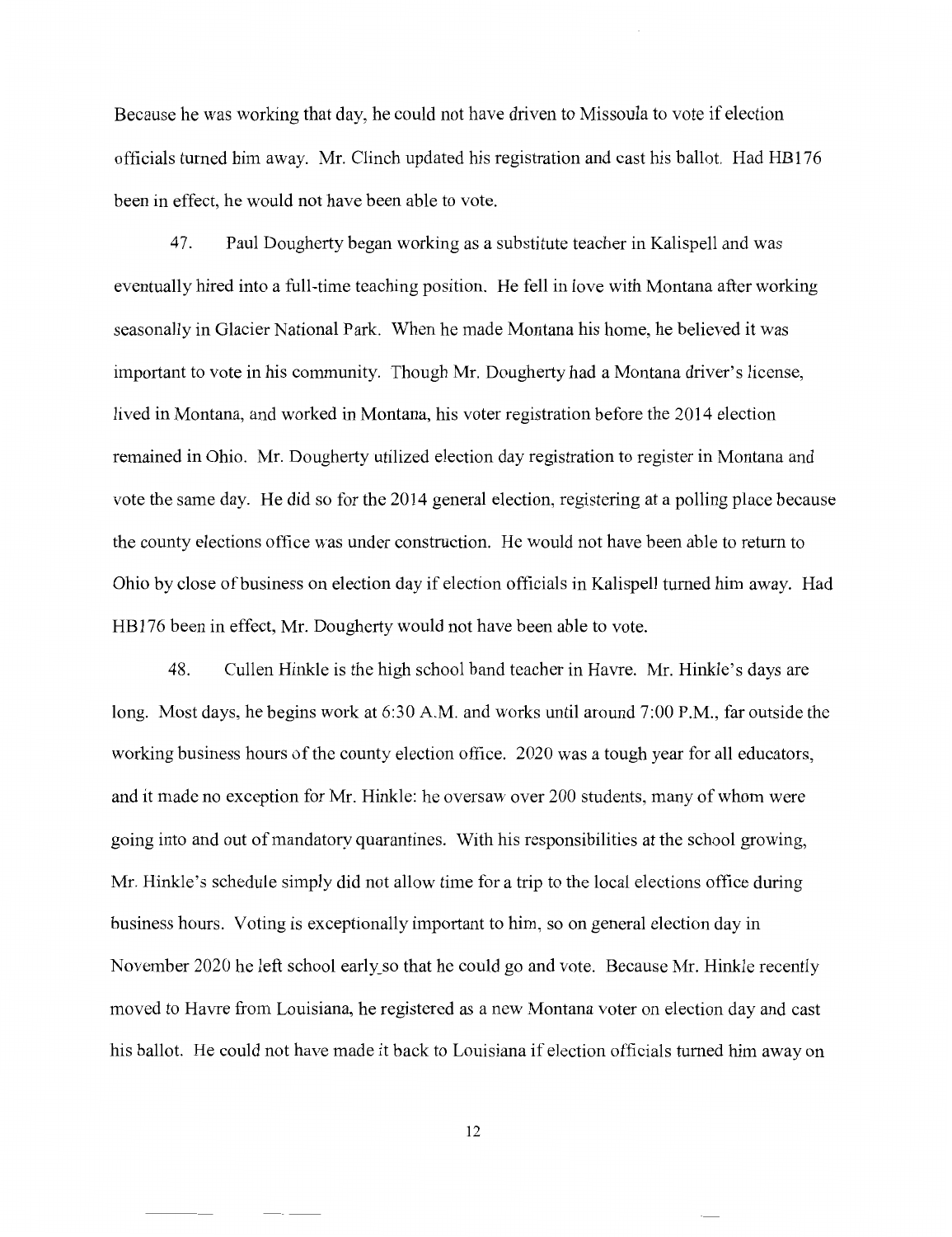election day. Had HBl 76 been in effect and were election day registration not available to him, he would have been turned away from the polls despite meeting all the eligibility criteria to vote in Montana.

49. Ashley Johnson grew up in Great Falls and went to school at Montana State University in Bozeman. She turned 18 while in college and was registered to vote in Bozeman. She was tremendously busy at the time: going to college full time and working a job. She happened to be home in Great Falls on primary election day in 2008. Her father reminded her to vote. She did not know at the time that she needed to update her registration from Bozeman to Great Falls. When she went to the polls, she updated her registration and cast a ballot. If HBl 76 had been in effect, Ms. Johnson would not have been able to vote.

50. Greg Werber is a technician with the Montana Department of Agriculture in Great Falls. He was registered to receive an absentee ballot in the 2020 general election but never received one. So he went to vote in person on election day. He stood in line for hours at the fairgrounds in Great Falls. When it was his tum to be served, Mr. Werber learned that the county had marked him as an inactive voter. Relying on election day registration, Mr. Werber updated his registration and voted. Had HB 176 been in effect, he would not have been able to vote.

51. Wyatt Murdoch is a social studies teacher in Three Forks. At the time of the 2020 general election, he taught in Wolf Point but had recently moved from Bozeman, some six hours and twenty-five minutes from Wolf Point. Mr. Murdoch arrived at the county elections office in Wolf Point on election day in November 2020 after finishing school. His teaching contract required him to be present until 4:30 P.M. He updated his registration to Wolf Point and voted. Without election day registration, Mr. Murdoch would only have been permitted to vote in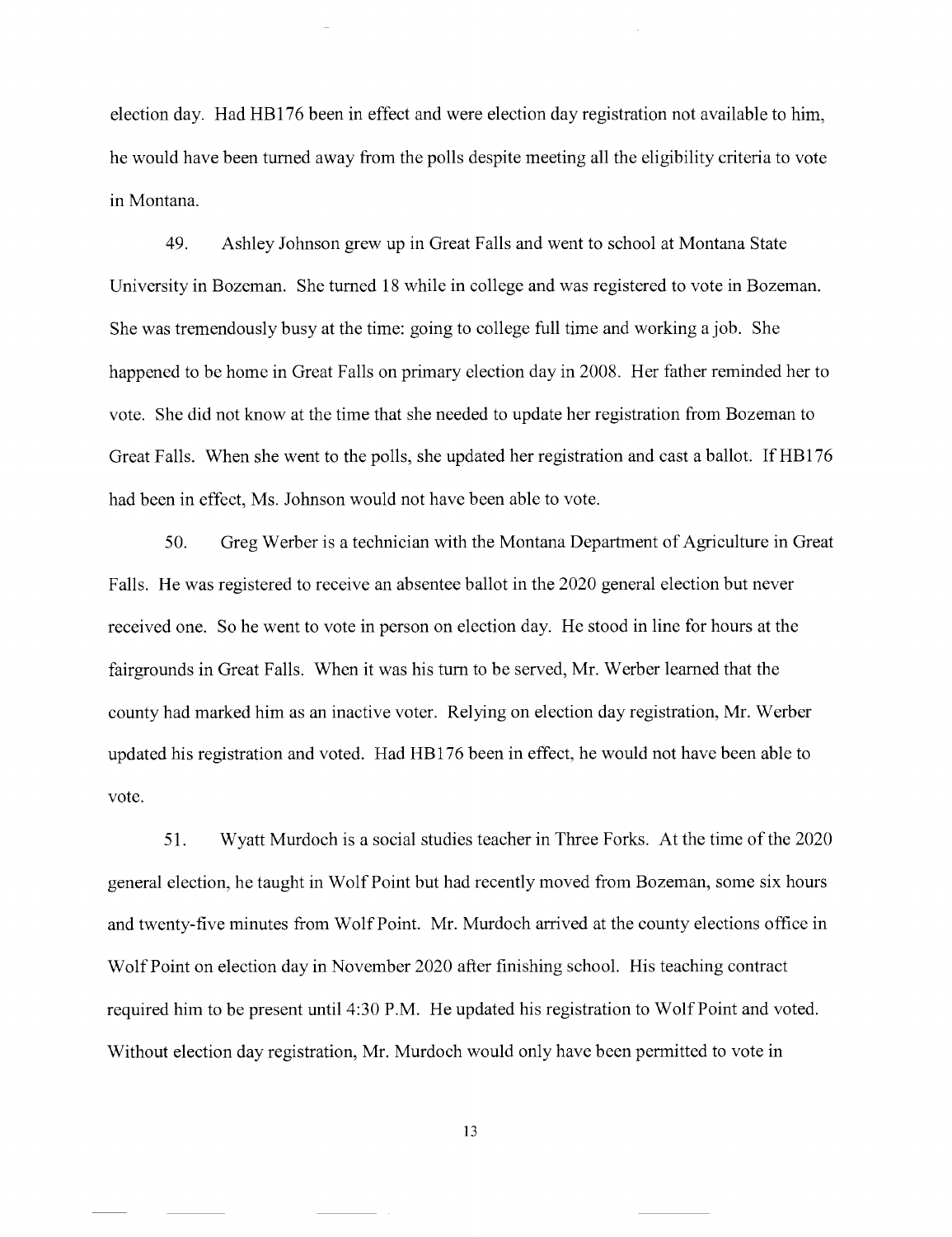Bozeman—no longer his residence, and over six hours away. Because he arrived at the county elections office in Wolf Point after school, Mr. Murdoch physically could not have made it to Bozeman by the time polls closed at 8:00PM. Had HB176 been in effect, Mr. Murdoch would not have been able to vote.

52. Theresa Froehlich Dutoit had moved from Helena to Butte at the time of the 2020 general election. But her job remained in Helena, where she commuted each day from Butte. Her responsibilities and schedule left no time during business hours to update her registration. On election day itself, she was unable to make it to the polling place in Butte until after work. She arrived at the county elections office in Butte on election day in November 2020, updated her registration, and voted. It was about 7:00 P.M. when she got to the polls in Butte. She could not have made it to Helena—her old polling location in a city where she no longer lived—if officials in Butte turned her away. If HBl 76 had been in effect, Ms. Froelich Dutoit would not have been able to vote.

53. Jasmine Taylor works for the Montana Department of Public Health Human Services in Health Policy and Quality Assurance. While in college, she moved multiple times. Finding time to register and vote was hectic. During the 2010 general election, she updated her registration and voted on election day.

54. Karen Cook is a classroom teacher in Butte. When she first became a teacher, she moved to Kalispell where she worked for 11 years with her husband, also a teacher. She was registered to vote there. Her husband died suddenly in 2013 and Ms. Cook moved to Bozeman to be closer to her family. The time following the loss of her husband was chaotic—she moved several times, first to a rental in Bozeman and then into a house she purchased. Ms. Cook believes it is very important to vote. On election day in the 2016 general election, she went to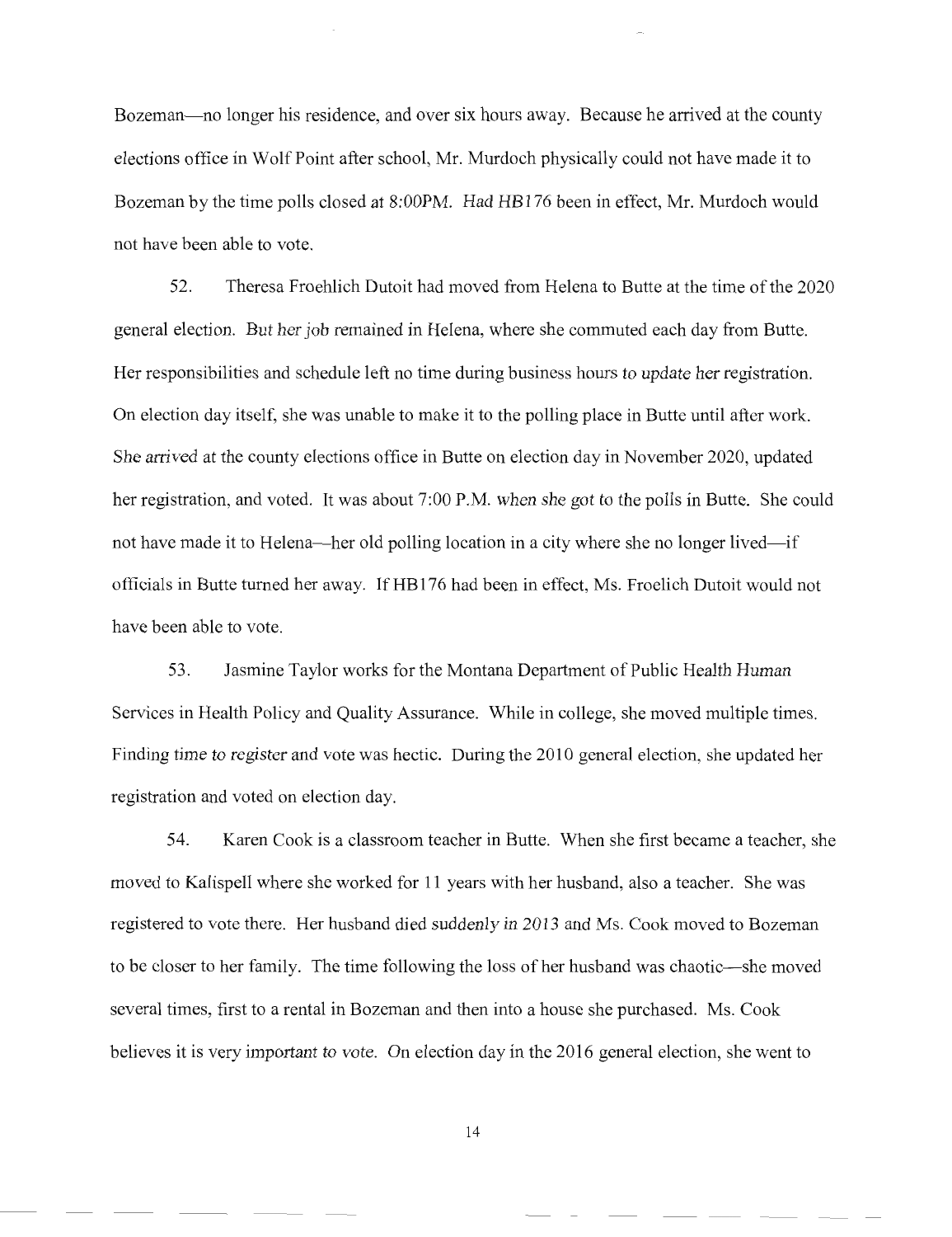the courthouse in Gallatin County, updated her registration, and voted. Had election officials turned her away in Bozeman, she could not have made it back to her old polling location in Kalispell in time to vote that day. If HB176 had been in effect, she would not have been able to vote.

## **c. Election day registration makes voting accessible for Montanans with disabilities**

55. Election day registration also makes voting accessible for Montanans with disabilities.

56. Though the disability community in Montana is large, Montanans with disabilities vote at a lower rate than the population as a whole.

57. Members of the disability community in Montana may face special barriers to voter registration and voting. For example, Montanans with vision or other disabilities may be unable to register to vote by mail, necessitating an in person visit where one would not be required for Montanans not in the disability community.

58. Many Montanans have multiple and overlapping disabilities-like a combination of mobility, vision, and mental health disabilities-that create severe impediments to in person voter registration or voting. The prospect of having to make multiple trips to a new location in a new county to register and return later may deter such Montanans from voting altogether.

59. As a result, nationally and in Montana, members of the disability community are less likely to register and vote than the population as a whole. The United States Election Assistance Commission determined that in the 2020 elections nationally, "[p]eople with disabilities were 7 points less likely to vote than those without disabilities after adjusting for age" and that "[t]he voting gaps were largest for people with vision and cognitive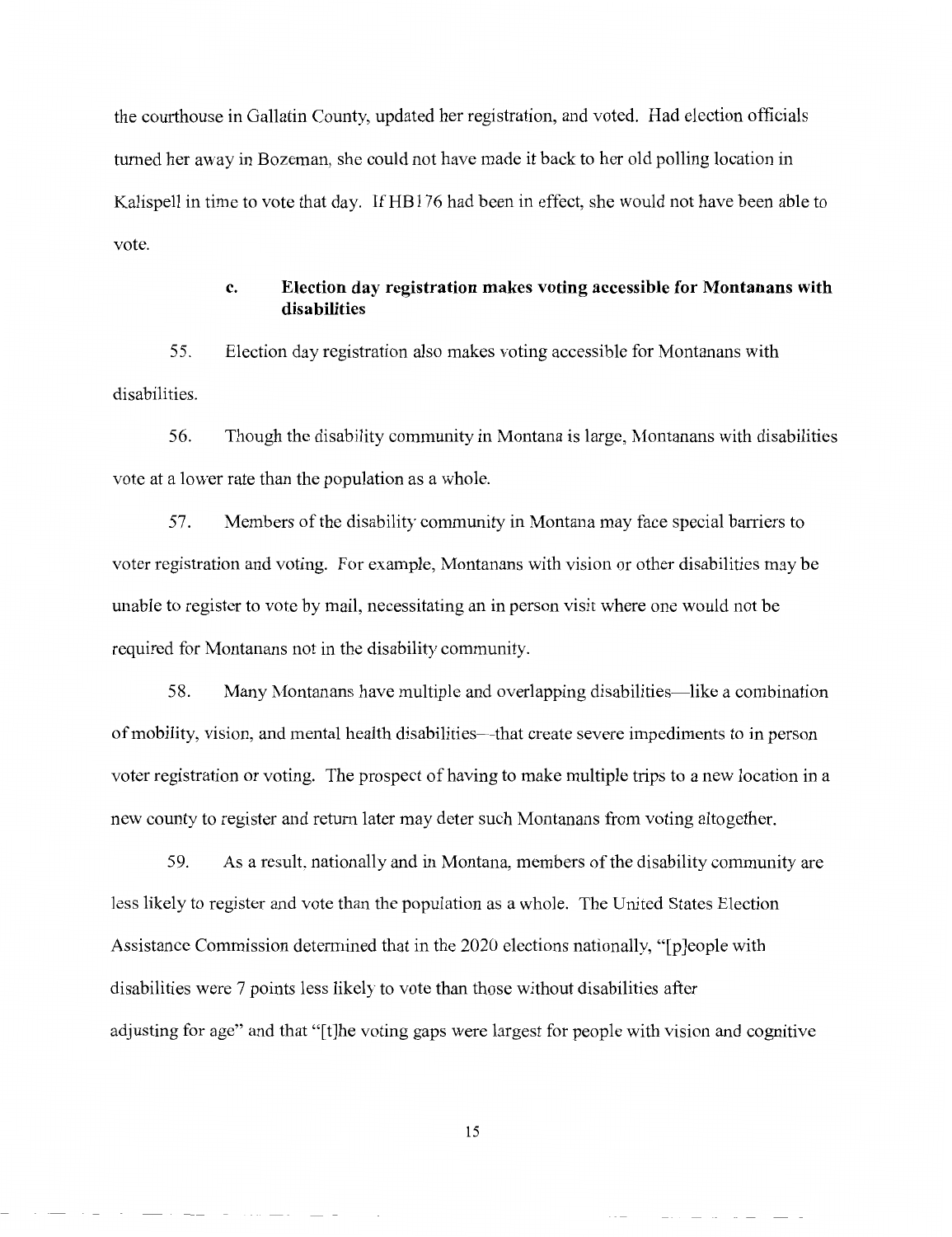impairments."<sup>1</sup>

60. Election day registration is a key component of voting accessibility for members of the disability community in Montana because it reduces the number of physical trips necessary for many Montanans with disabilities to vote.

61. Conversely, repealing election day registration decreases voting accessibility by increasing the number of trips, which creates added burdens and barriers to voting for Montanans with disabilities than for the population as a whole.

#### **d. Election day registration statistics**

62. Plaintiffs' stories are exceptionally common across Montana: working men and women devoted to their communities who cannot access a county election office during business hours; voters whose ballots never appeared; voters who moved to another county for a new opportunity to serve. For 14 years, from 2006 to 2020, each could rely on the ability to update their registration on election day and vote.

63. Election day registration has secured the right to vote for tens of thousands of Montanans. Between its inception in the 2006 statewide elections and the 2020 statewide elections, 70,278 Montanans utilized election day registration. In the 2020 statewide primary and general elections, 9,790 voters registered or updated their registration on election day. In the 2018 statewide primary and general elections, 9,004 voters registered or updated their registration on election day. In the 2016 statewide primary and general elections, 15,401 voters registered or updated their registration on election day.

64. In the 2020 statewide general election alone, 8,172 Montanans utilized election

<sup>1</sup> United States Election Assistance Commission, "Disability and voting accessibility in the 2020 elections." February 16, 2021. Available at:

https://www.eac.gov/sites/default/files/voters/Disability and voting accessibility in the 2020 elections final rep ort on survey results.pdf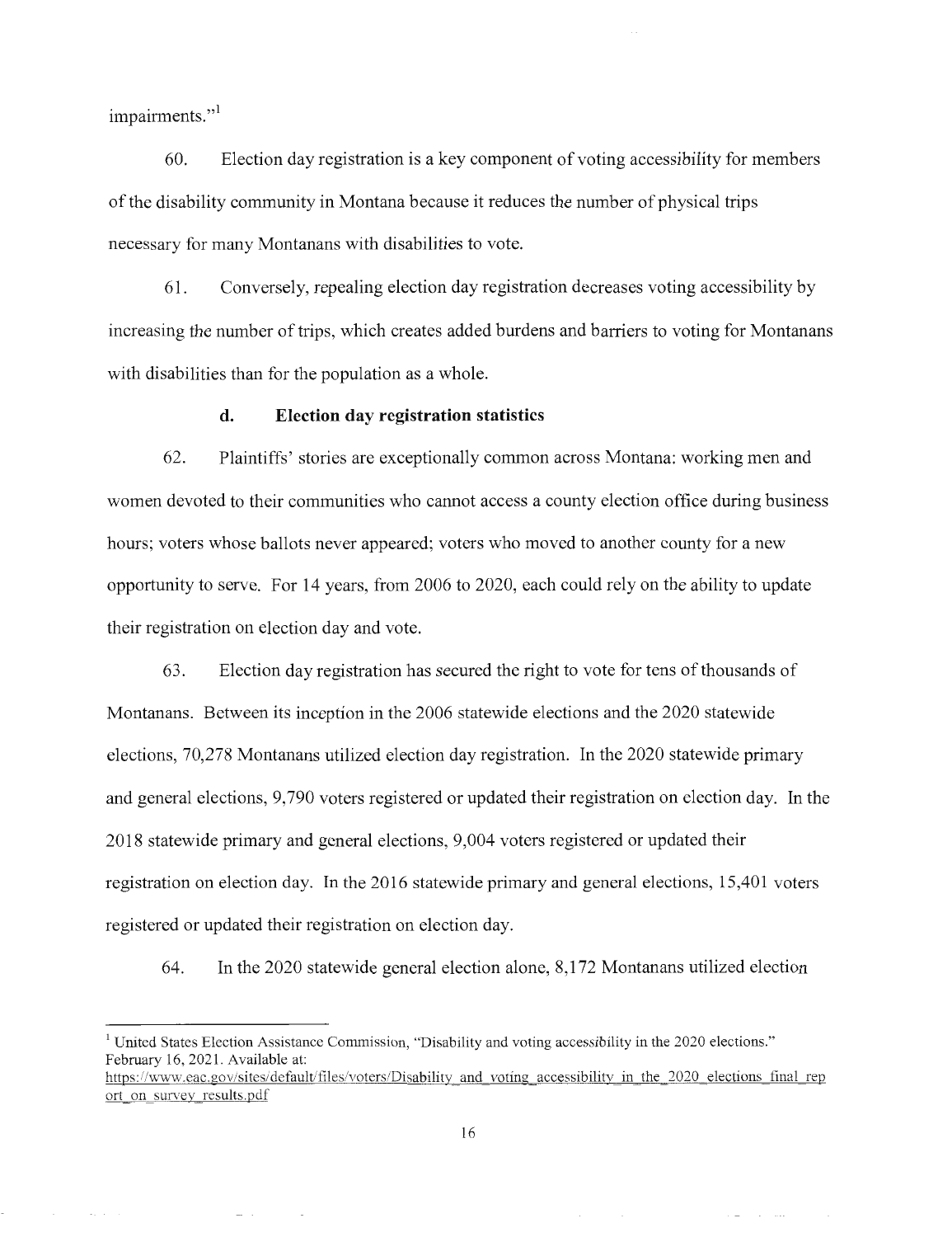day registration. Of these election day registration voters in the general election in 2020, 1,983 updated their voter registration from one precinct to another precinct in the same county. Another 866 of updated their voter registration from one county to another county. The remaining 5,323 registered or updated their voter registration for other reasons—new voters, new Montanans, infrequent voters, inactive voters, and a host of other situations.

65. In 2020, younger Montanans were more likely to register on election day in Montana; 60% of election day registrations were for Montanans under the age of 35. Men were also more likely to register on election day in Montana than women.

66. Hundreds of union members utilize election day registration in Montana in every statewide election. In the 2020 statewide general election, 139 members of MFPE alone utilized election day registration. Since 2006, more than 1,200 MFPE members have utilized election day registration.

67. Hundreds of Plaintiffs' members will require election day registration to exercise their right to vote in the 2022 statewide primary and general elections.

68. Every voter who utilized election day registration in 2020 was required to abide by Montana's identity and eligibility verification requirements, including instantaneous communication with the State's voter registration database to confirm eligibility.

### **II. House Bill 176**

#### **a. Provisions**

69. During the 2021 legislative session, Representative Sharon Greef sponsored HB 176. The Governor signed HB 176 into law on April 19, 2021. The bill has an immediate effective date.

70. HB 176 eliminates election day registration in Montana under most circumstances.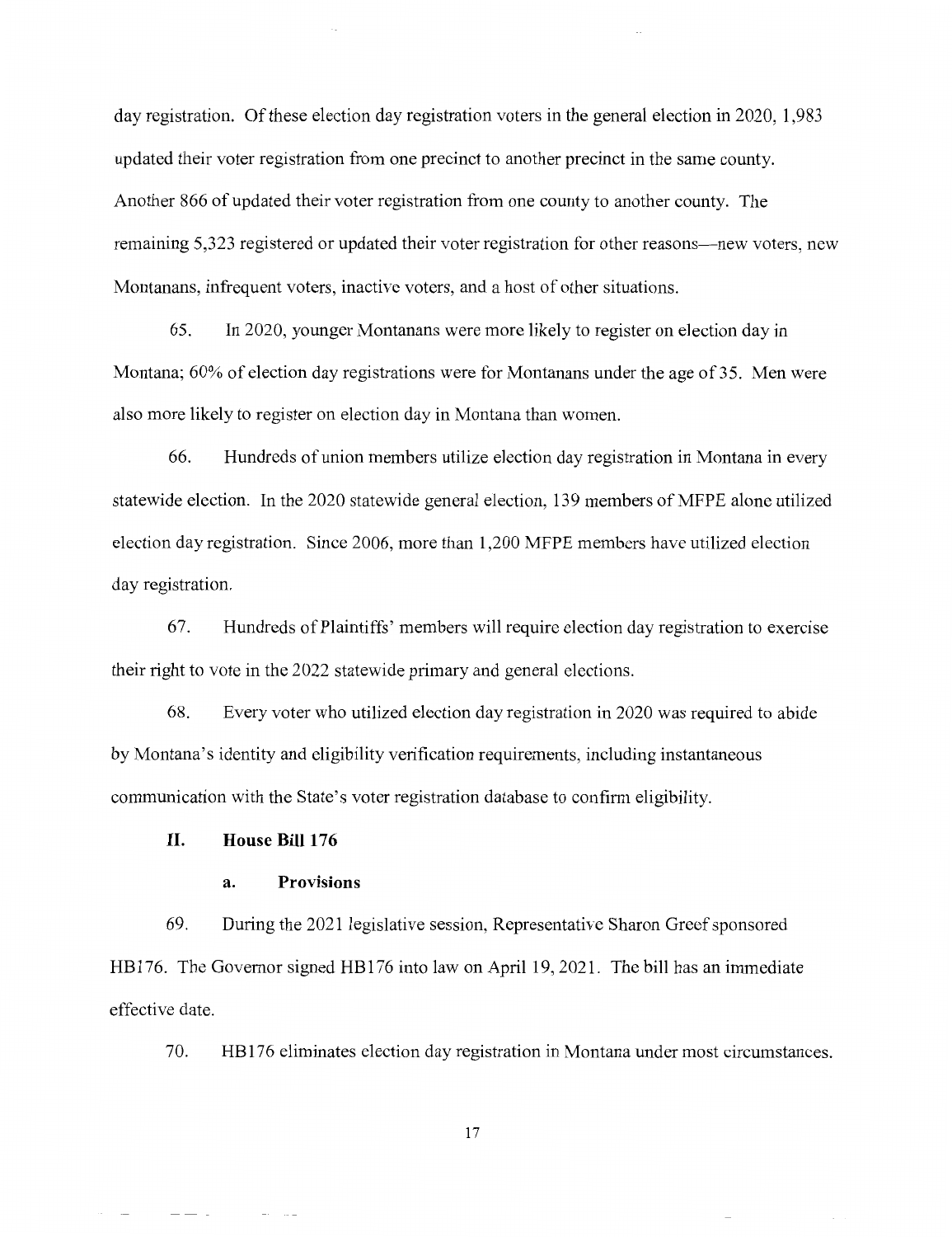In its place, the bill creates a new registration deadline of noon the day before an electionupending more than 14 years of common practice in Montana.

71 . HB 176 has no provision to publicize the change in registration requirements.

72. HBl 76 contains no findings, statement of purpose, or other information on the state's interest in removing election day registration.

73. During legislative debate on HBl 76, proponents offered non-specific testimony about vague threats to election integrity and election fraud.

74. In repealing the core components of election day registration in Montana, HBl 76 leaves behind a patchwork of laws that still permit some registration on election day, but subject Montanans to different requirements and burdens based on arbitrary characteristics.

75. For example, HBl 76 does not repeal the provision that Montanans who change their name or move within their county may submit an updated voter registration on election day under § 13-2-512, MCA. But Montanans who move to another county are required to return to their old county on election day (an impossibility for Montanans like Mr. Murdoch) or they simply cannot vote. *See §* 13-2-514, MCA. New voters are prohibited entirely from registering on election day.

76. Curiously, HBl 76 retains the requirement that county election administrators maintain a central location to process election day voter registrations, but the bill effectively limits their use to voters who have name changes or move within a county. Section 13-2-512(1), MCA (requiring "a central location designated by the election administrator" for precinct change voters). Counties will therefore maintain the same physical footprint they employed before HB 176 to accommodate election day registration, but must refuse the vast majority of would-be election day registrants.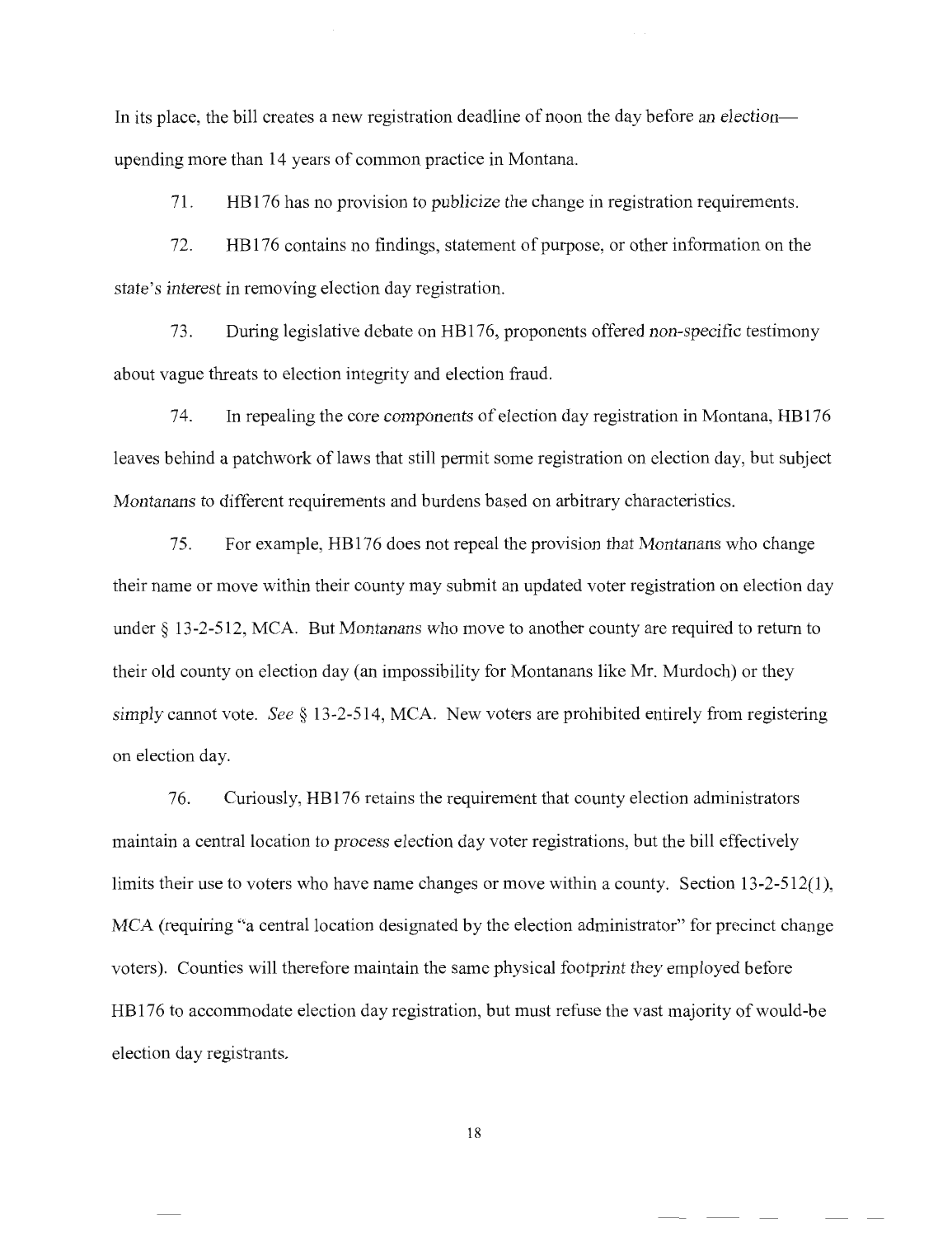77. HBl 76 makes no accommodations for Montanans with disabilities.

### **b. HBl 76 is unconstitutional**

78. Had HBl 76 been in effect during the 2020 statewide primary and general elections, thousands of the 9,790 eligible Montana voters who used election day registration would not have been able to vote. The bill is unconstitutional for at least two independent reasons.

79. *First,* HBl 76 directly burdens and interferes with the right to suffrage. The Montana Constitution requires that "[a]ll elections shall be free and open, and no power, civil or military, shall at any time interfere to prevent the free exercise of the right of suffrage." Mont. Const. Art. II, § 13.

80. The freedom from interference in the free exercise of the right of suffrage is a fundamental constitutional right in Montana. It is also a corollary of the fundamental rights of popular sovereignty and self-government. Mont. Const. Art. II, §§ 1-2.

81. Election day registration is a core component of the franchise in Montana. For the past eight statewide primary and general election cycles, over 70,000 Montanans have used election day registration. Montanans rely on its provisions to exercise their right to vote. In its absence, thousands of otherwise-eligible Montana voters will be directly denied the right to vote-even though they showed up to the polls, even though they were otherwise eligible to vote, and even though a simple administrative change would permit the full exercise of their constitutional rights.

82. The elimination of election day registration therefore restricts the "free and open" nature of the franchise in Montana and "interfere<sup>[s]</sup> to prevent the free exercise of the right of suffrage." *Id.*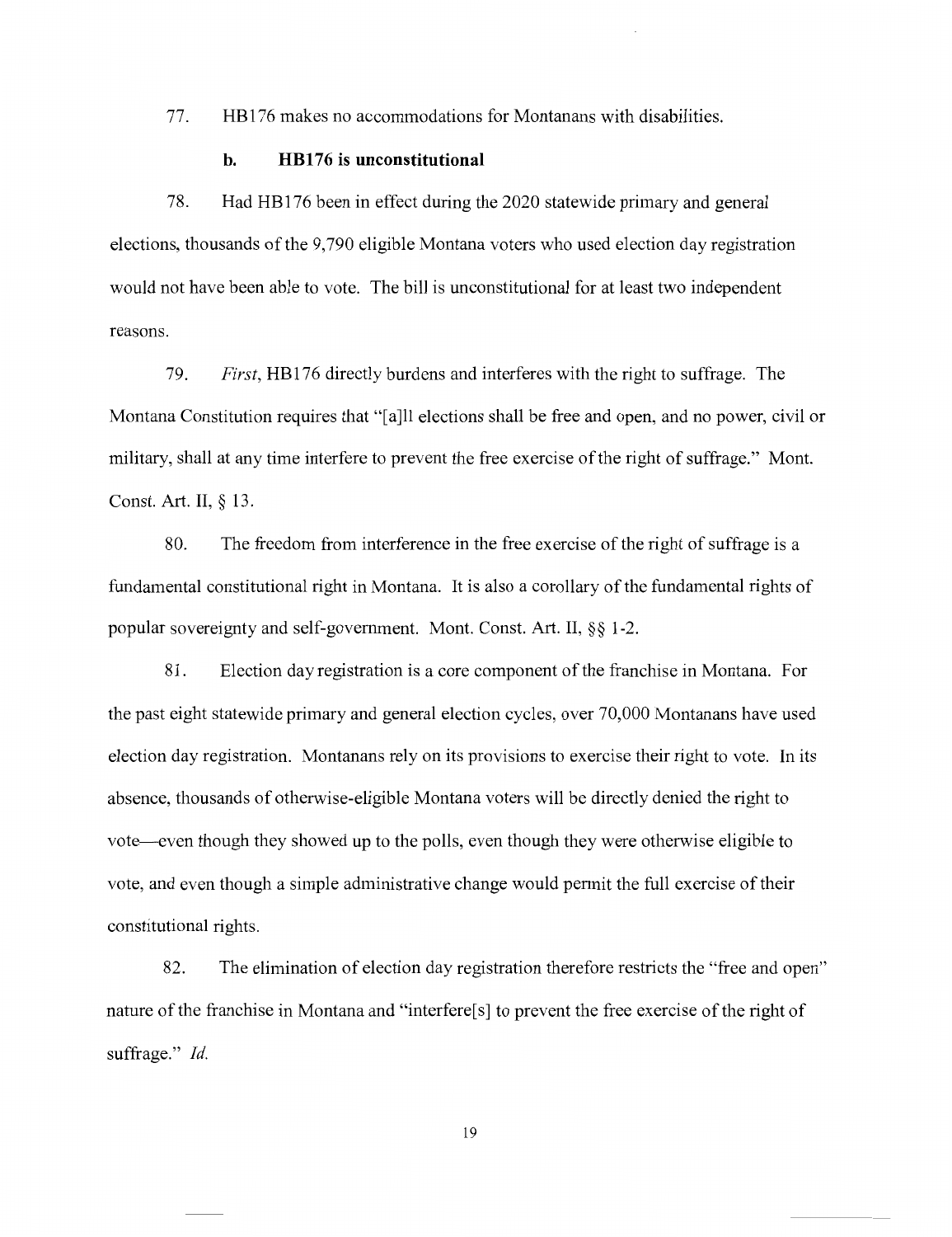83. *Second,* HBl 76 violates the Montana Constitution's guarantee to equal protection of the laws. Mont. Const. Art. II, § 4.

84. HB 176 discriminates against new Montanans and Montanans who move to a new county by denying them the right to register and vote on election day in their county of residence, while permitting Montanans who have moved within a county to register and vote on election day.

85. HBl 76 also discriminates against new or infrequent Montana voters by denying them the right to exercise the franchise on election day unless they undergo additional registration burdens not imposed on routine voters or voters who move within the same county.

#### **c. HBl 76 does not advance any state interest.**

86. The State of Montana has no interest in denying eligible voters the right to vote. Mont. Const. Art. II, § 4.

87. HB 176 does not promote election integrity. Montana's elections are exceptionally secure. There have been no widespread issues with election integrity in Montana.

88. Denying eligible voters the right to vote on election day does not increase the integrity or security of Montana's elections.

89. Denying eligible voters the right to vote on election day does not increase Montanans' perception of the integrity or security of Montana's elections. Montanans overwhelmingly rejected an initiative seeking to end election day registration in 2014.

90. The 9,790 Montanans who utilized election day registration in the 2020 primary and general elections were eligible to vote. They did not vote improperly.

91. HB176 is not tailored in a way that advances any state interest.

92. Election day registration did not overburden election officials in Montana.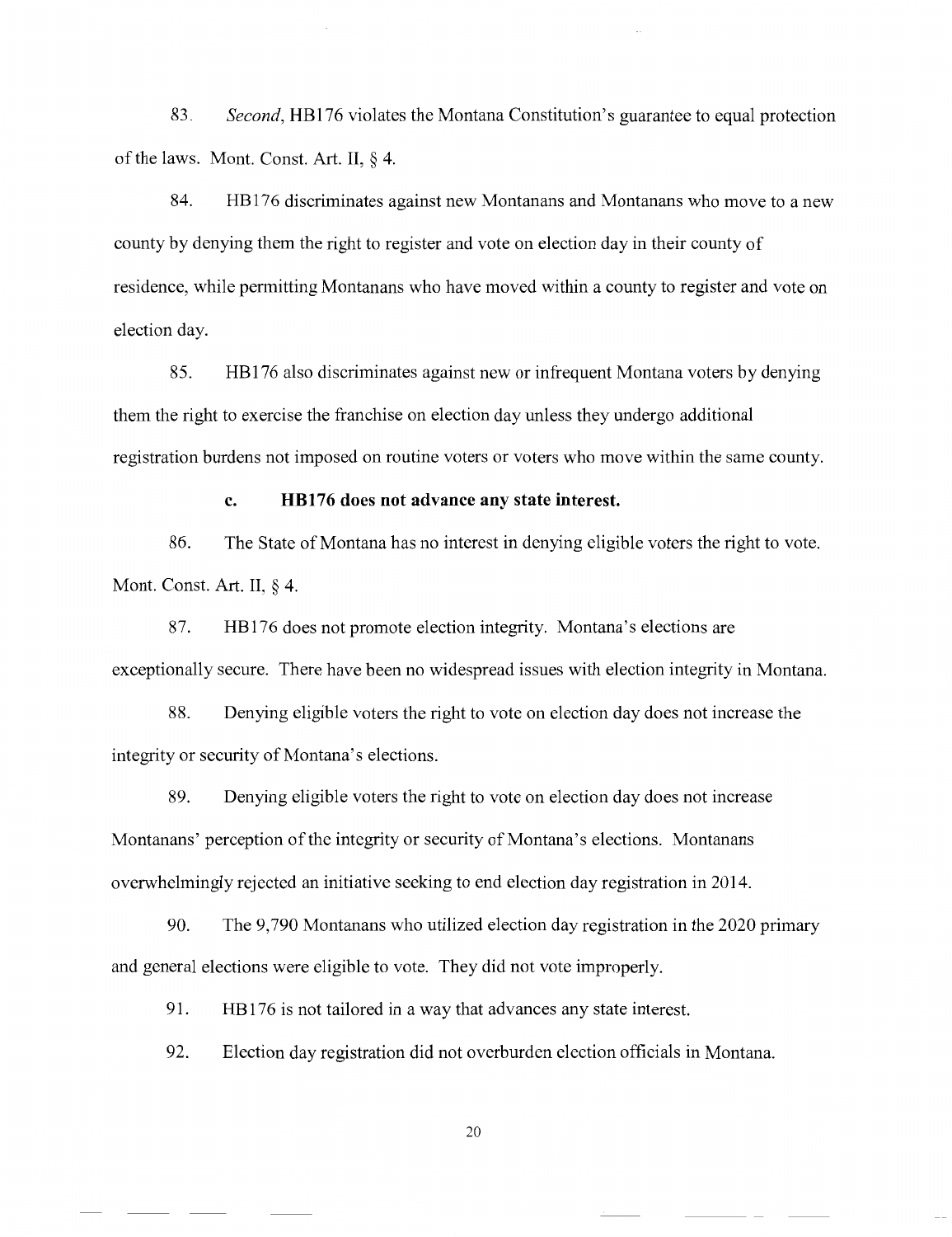93. HB 176 does not reduce an administrative burden on election officials in Montana that election officials are not otherwise prepared to handle.

#### **COUNT ONE**

#### **Declaratory Judgment- Violation of Constitutional Right to Vote**

94. Plaintiffs incorporate herein all of the foregoing allegations as if set forth in full.

95. This is an action by Plaintiffs, pursuant to§§ 27-8-101 through 27-8-313, MCA, for judgment declaring that HBl 76 violates Art. II, Section 13 of the Montana Constitution.

96. The Montana Constitution provides that "[a]ll elections shall be free and open, and no power, civil or military, shall at any time interfere to prevent the free exercise of the right of suffrage." Mont. Const. Art. II, § 13.

97. HB 176 prevents Montanans from voting if they are otherwise-eligible on election day but their registration status requires election day registration.

98. HB176 therefore "interfere<sup>[s]</sup> to prevent the free exercise of the right of suffrage." Mont. Const. Art. II, § 13.

99. HBl 76 burdens a fundamental right secured by the Montana Constitution.

100. HB 176 does not advance any state interest, nor is it tailored to any state interest.

101. An actual controversy exists between Plaintiffs and Defendants in that Plaintiffs contend HB 176's elimination of election day registration denies Montana citizens, who are otherwise eligible to vote, the right to vote, and thus HBl 76 violates Article II, Section 13 of the Montana Constitution.

102. Defendants contend that HB 176 does not violate Article II, Section 13 of the Montana Constitution.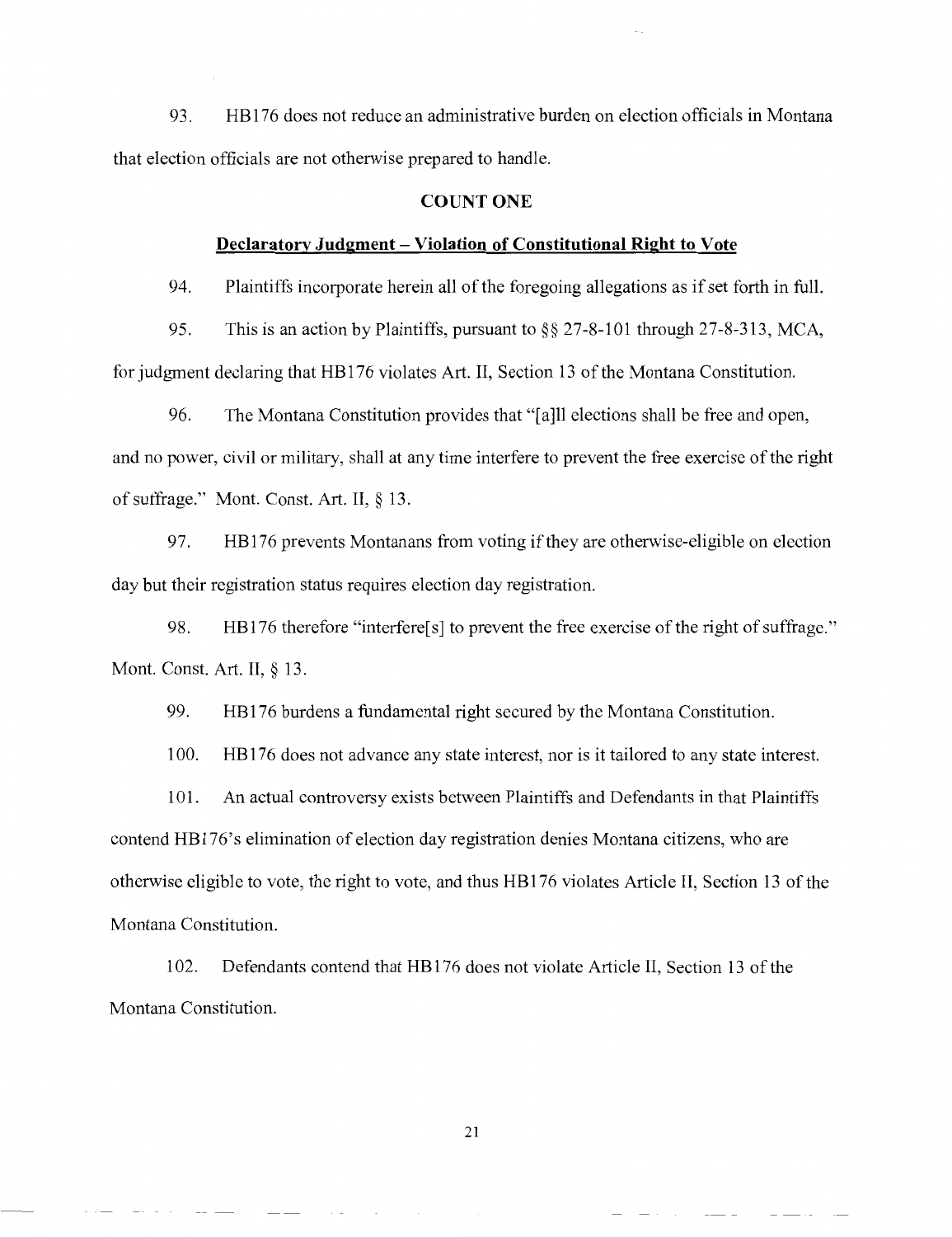#### **COUNT TWO**

#### **Declaratory Judgment - Violation of Constitutional Right to Equal Protection**

103. Plaintiffs incorporate herein all of the foregoing allegations as if set forth in full.

104. This is an action by Plaintiffs, pursuant to§§ 27-8-101 through 27-8-313, MCA,

for judgment declaring that HB 176 violates Article II, Sections 4 and 13 of the Montana

Constitution.

105. The Montana Constitution provides that,

The dignity of the human being is inviolable. No person shall be denied the equal protection of the laws. Neither the state nor any person, firm, corporation, or institution shall discriminate against any person in the exercise of his civil or political rights on account of race, color, sex, culture, social origin or condition, or political or religious ideas.

Mont. Const. Art. II, § 4.

 $\mathcal{L}^{\text{c}}$  ,  $\mathcal{L}^{\text{c}}$  ,  $\mathcal{L}^{\text{c}}$ 

106. HBl 76 discriminates against Montanans who move to another county, creating additional voting burdens for them, and establishing an arbitrary distinction between these Montanans and the rest of the voting population (including Montanans who move within a county, and Montanans who have not moved).

107. HB 176 also discriminates against new Montana voters, infrequent Montana voters, and inactive Montana voters, creating additional voting burdens for them, and establishing an arbitrary distinction between these Montanans and the rest of the voting population.

108. Under the Montana Constitution, statutes that draw distinctions based on the exercise of fundamental rights are subject to strict scrutiny. *See Snetsinger v. Montana Univ. Sys.,* 2004 MT 390, **117,** 325 Mont. 148, 154, 104 P.3d 445,450.

109. The right to vote is a fundamental right.